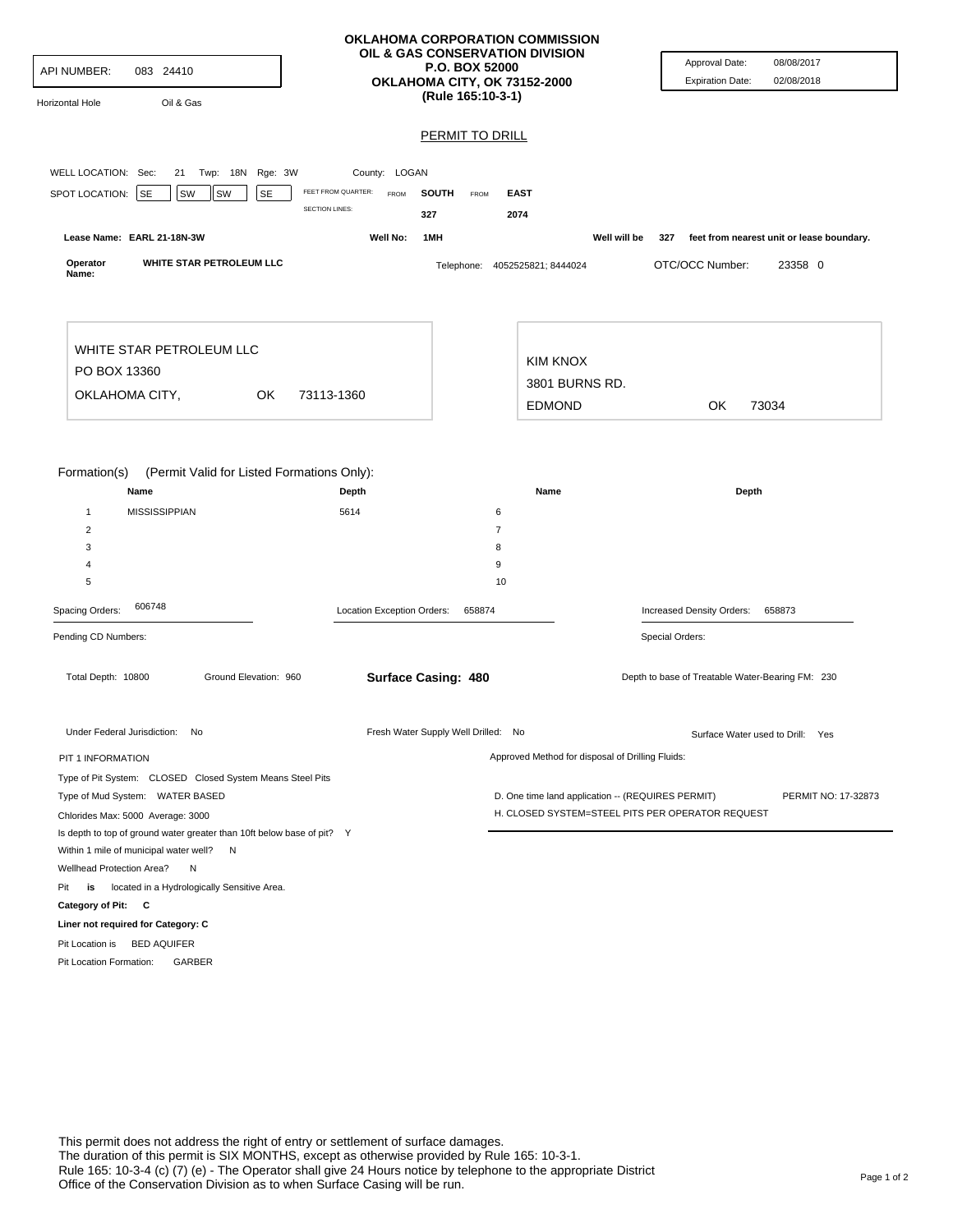## HORIZONTAL HOLE 1

| Sec 21<br>Twp 18N<br>Rge 3W<br>County                  | LOGAN                                                                                                                                                                                                                                                      |
|--------------------------------------------------------|------------------------------------------------------------------------------------------------------------------------------------------------------------------------------------------------------------------------------------------------------------|
| Spot Location of End Point:<br><b>NW</b><br>NW.<br>NW. | <b>NE</b>                                                                                                                                                                                                                                                  |
| <b>NORTH</b><br>Feet From:<br>1/4 Section Line:        | 165                                                                                                                                                                                                                                                        |
| Feet From:<br><b>EAST</b><br>1/4 Section Line:         | 2500                                                                                                                                                                                                                                                       |
| Depth of Deviation: 5214                               |                                                                                                                                                                                                                                                            |
| Radius of Turn: 600                                    |                                                                                                                                                                                                                                                            |
| Direction: 360                                         |                                                                                                                                                                                                                                                            |
| Total Length: 4643                                     |                                                                                                                                                                                                                                                            |
| Measured Total Depth: 10800                            |                                                                                                                                                                                                                                                            |
| True Vertical Depth: 5814                              |                                                                                                                                                                                                                                                            |
| End Point Location from Lease,                         |                                                                                                                                                                                                                                                            |
| Unit, or Property Line: 165                            |                                                                                                                                                                                                                                                            |
|                                                        |                                                                                                                                                                                                                                                            |
| Notes:                                                 |                                                                                                                                                                                                                                                            |
| Category                                               | Description                                                                                                                                                                                                                                                |
| <b>HYDRAULIC FRACTURING</b>                            | 7/28/2017 - G58 - OCC 165:10-3-10 REQUIRES:                                                                                                                                                                                                                |
|                                                        | 1) PRIOR TO COMMENCEMENT OF HYDRAULIC FRACTURING OPERATIONS FOR HORIZONTAL<br>WELLS, NOTICE GIVEN FIVE BUSINESS DAYS IN ADVANCE TO OFFSET OPERATORS WITH<br>WELLS COMPLETED IN THE SAME COMMON SOURCE OF SUPPLY WITHIN 1/2 MILE;                           |
|                                                        | 2) WITH NOTICE ALSO GIVEN 48 HOURS IN ADVANCE OF HYDRAULIC FRACTURING ALL<br>WELLS TO BOTH THE OCC CENTRAL OFFICE AND LOCAL DISTRICT OFFICES, USING THE<br>"FRAC NOTICE FORM" FOUND AT THE FOLLOWING LINK:<br>HTTP://WWW.OCCEWEB.COM/OG/OGFORMS.HTML; AND, |
|                                                        | 3) THE CHEMICAL DISCLOSURE OF HYDRAULIC FRACTURING INGREDIENTS FOR ALL WELLS<br>TO BE REPORTED TO FRACFOCUS WITHIN 60 DAYS AFTER THE CONCLUSION THE<br>HYDRAULIC FRACTURING OPERATIONS, USING THE FOLLOWING LINK<br>HTTP://FRACFOCUS.ORG/                  |
| INCREASED DENSITY - 658873                             | 8/8/2017 - G60 - 21-18N-3W<br>X606749 MSSP<br>1 WELL<br>WHITE STAR PETROLEUM, LLC.<br>12/13/16                                                                                                                                                             |
| <b>LOCATION EXCEPTION - 658874</b>                     | 8/8/2017 - G60 - (I.O.) 21-18N-3W<br>X606748 MSSP<br>COMPL. INT. NCT 165' FNL, NCT 165' FSL, NCT 1320' FEL<br>WHITE STAR PETROLEUM, LLC.<br>12/13/16                                                                                                       |
| <b>SPACING - 606748</b>                                | 8/8/2017 - G60 - (640)(HOR) 21-18N-3W<br>EXT 598742 MSSP, OTHERS<br>POE TO BHL (MSSP) NLT 660' FB<br>(SUPERSEDE SP. 70019 MSSLM)                                                                                                                           |